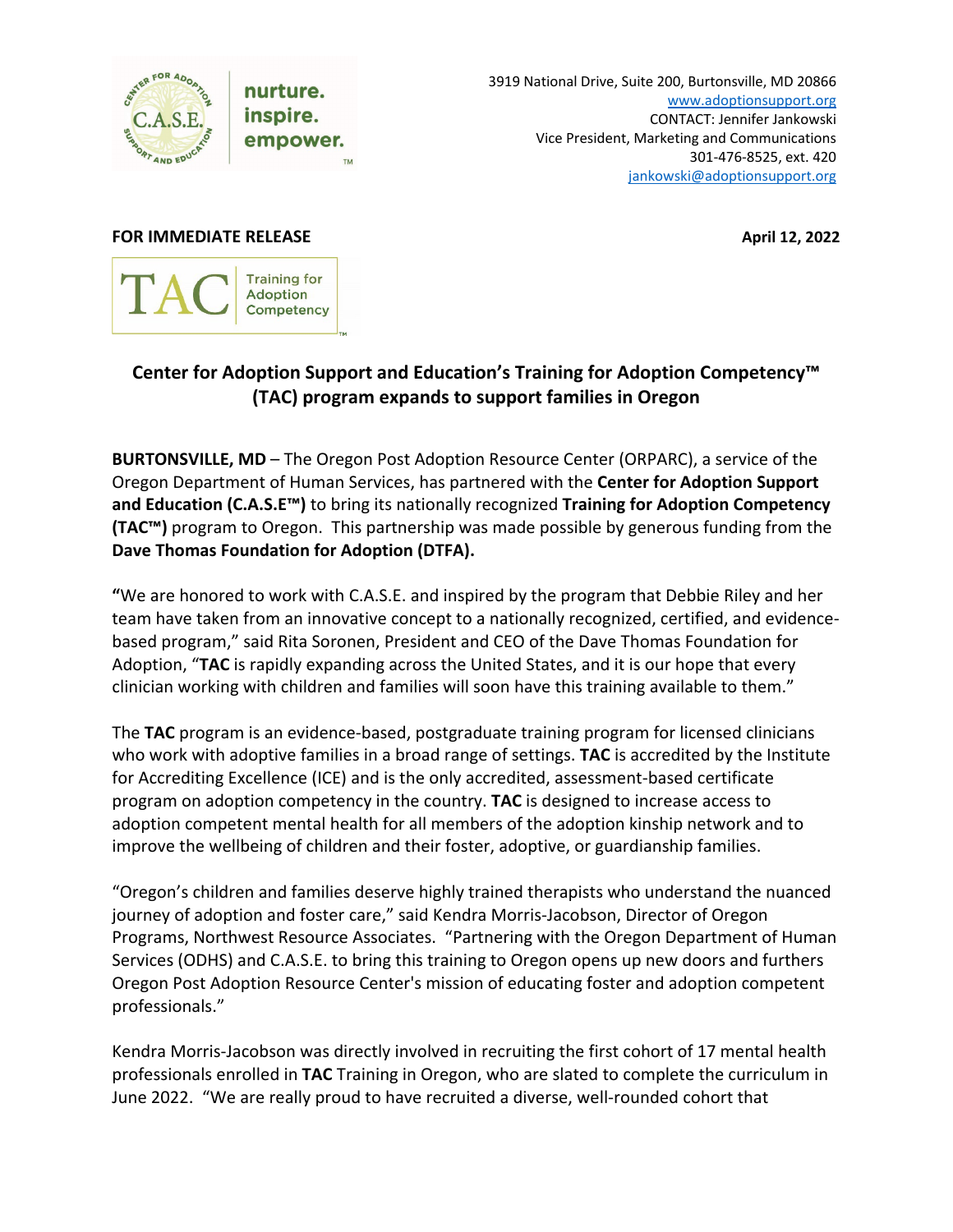

represents adoptees, foster and adoptive parents, bilingual speakers, and BIPOC and LGBTQ+ therapists."

Key members of the Oregon Department of Human Services leadership team are also excited about the possibilities this new partnership presents. "We are grateful for the collaboration with C.A.S.E. and excited about the impact this training will have with supporting adoptive families in Oregon's Child Welfare system," said Aprille Flint-Gerner, Deputy Director, Workforce Development and Equity, Oregon DHS. Kim Keller, Child Permanency Manager at the Oregon DHS further stated, "We're looking forward to Oregon's **TAC** rollout. Building additional capacity for our state helps us strengthen adoption outcomes and uplift communities at the same time. We're hopeful that the newly certified therapists will also inspire other therapists to seek out **TAC**."

The American Academy of Pediatrics identified mental and behavioral health as the "greatest unmet need for children and teens in foster care." The Brookings Institute Center on Children and Families reported children in long-term foster care are over-represented among youth with serious disciplinary problems in schools, high school dropouts, unemployed and homeless, unmarried pregnant teenagers, substance abusers, and in the judicial system. Yet, children and youth in foster care – often with the most compromised and traumatic beginnings – get mental health services from the least qualified professionals due to lack of training. That's why C.A.S.E. created Training for Adoption Competency.

"In 2009 I became acutely aware of the lack of expertise that clinicians had in supporting the foster and adoption community," said Debbie Riley, LCMFT and CEO at **C.A.S.E.** "I was able to get the support of many national foundations to invest in the development of **TAC.** We brought together experts in the field of child welfare and adoption and those with lived experience to develop the **TAC** curriculum that is rich with some of the best thinking, some of the most innovative strategies and evidence-informed practices to better serve the adoption kinship network."

**TAC** is currently available in 18 states through partnerships with 19 child welfare agencies, human service organizations and universities with the goal of making it available in all 50 states. Any organization interested in enhancing access to adoption competent mental health services in their state should contact Dawn Wilson, Director National Training Institute at wilson@adoptionsupport.org about becoming a **TAC** partner.

**The Center for Adoption Support and Education** is a nationally recognized leader in mental health services for the adoption and foster care community. The nonprofit organization's mission is to improve the lives of children who have been adopted or in foster care and their